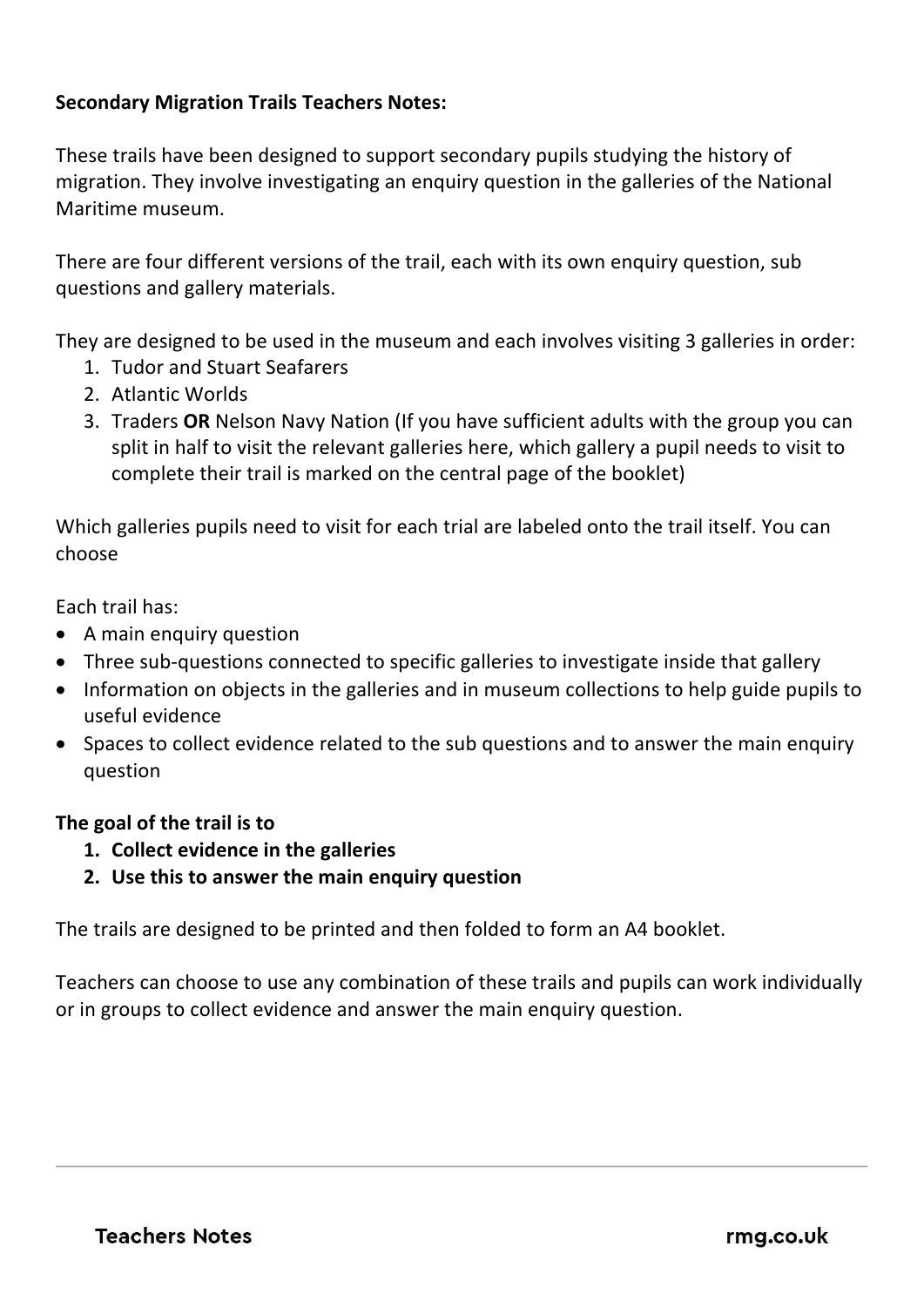

There are 4 different versions of the trail and each has its own enquiry question (the main enquiry question appears on the cover).

The **Main Enquiry question** for the trail can be found here

The inside of the booklet looks like this. The objects are ones which might be useful as evidence. There is background information on objects and suggestions of what to look for in the galleries.